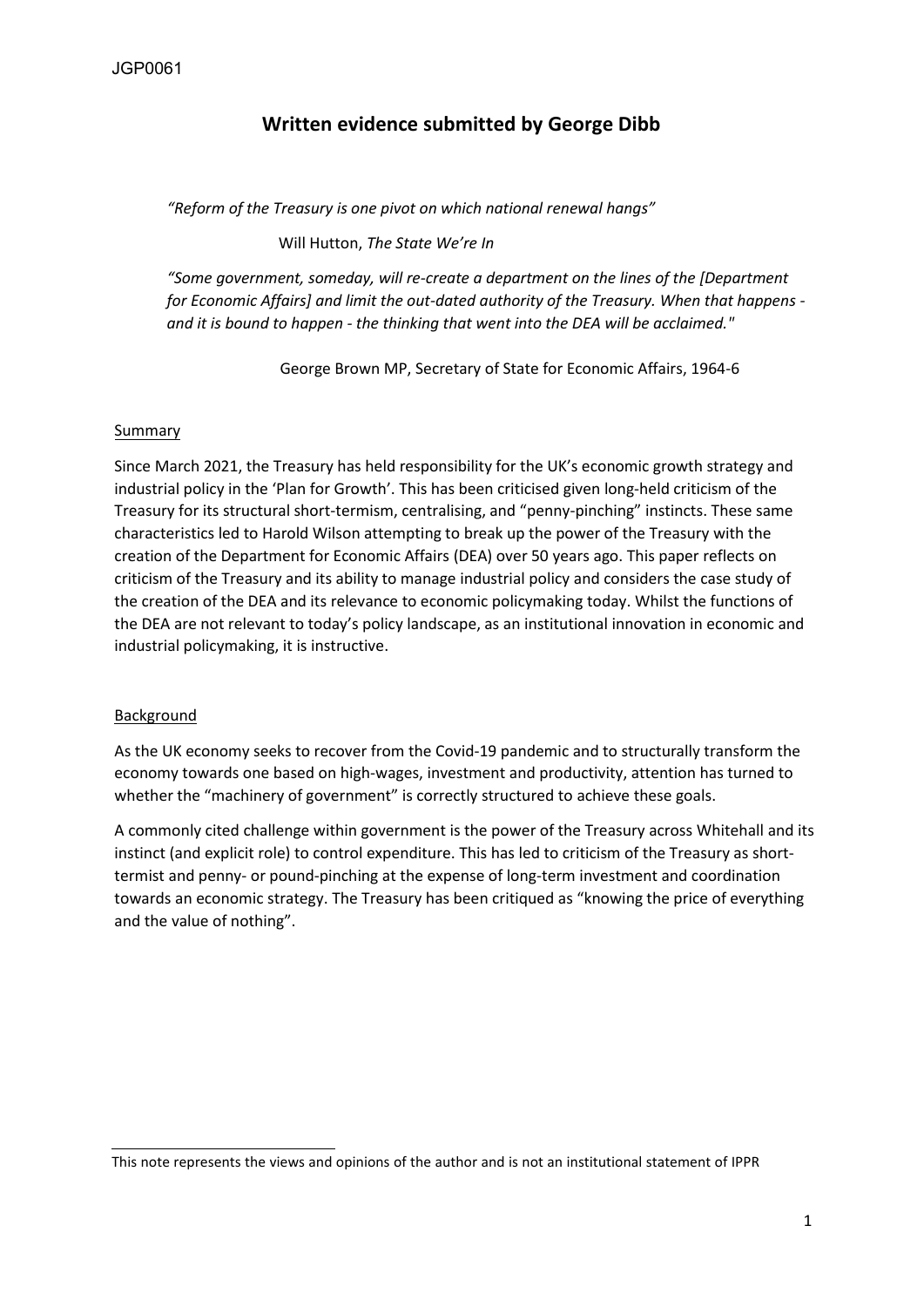#### The Roles of the Treasury and Criticism

Giles Wilkes and Stian Westlake (2014) summarise the main roles of the Treasury in their Nesta pamphlet as:

- **a budgetary ministry** held by Treasury spending teams, responsible for agreeing how much departments can spend in particular novel or contentious expenditure
- **a fiscal ministry** setting tax policy
- **a financial ministry** responsible for financing and managing the UK's public sector debt and its macroeconomic consequences
- **an economics ministry** responsibility for the long-term growth of the UK economy
- **a financial services ministry** responsible for and a sponsor of the UK's financial services sector

They note that in many countries these responsibilities are separated between two or more ministries. Criticism of the Treasury can be summarised in six main points:

- 1. **Too powerful and obstructionist** By the very nature of the wide-ranging and politically important roles the Treasury combines into one department, with political proximity to the Prime Minister, the Treasury is simply too powerful and consequently skews Whitehall policy.
- 2. **Too concerned with expense, over potential return** The Treasury has a conflict of interest between its role as economics ministry and finance ministry. It is responsible for all government expenditure but brings to this a powerful tendency towards short-term budgetary control over the long-term potential returns that can accrue from investment.
- 3. **Short term thinking** The Treasury has a particular bias towards short-termism and concern for the next few years budgetary control resulting in a structural bias against projects with short-term costs but long-term payoffs. Problematically these are often the type of investment needed for effective industrial or growth policies.
- 4. **Centralised and centralising** Because of the structure of Whitehall and the position of the Treasury it has a significant amount of centralised power that is not conducive to the sharing or spreading of power regionally or among other departments.
- 5. **Advocacy for the financial sector** Whilst BEIS is the formal representative for business interests in government because its historical proximity the Treasury represents the interests of the financial sector. This is arguably inseparable from the financialisation of the UK economy.
- 6. **Self-Reinforcing structures, policies, and analysis** The analytical frameworks, economic models and policies of the Treasury manifest the criticisms set out above and reinforce them. For example, Green Book cost-benefit analysis struggles to assess programs of longterm industrial policy and Treasury frameworks for calculating net public sector borrowing are a structural barrier to a national investment bank common in other countries.

Whilst it is undoubtedly true that any ministry responsible for assessing and controlling the expenditure of other departments will find itself in the crosshairs for criticism, there appears to be some truth to this understanding of the Treasury's role.

This criticism of the Treasury's short-termist and overly cautious approach should **NOT** be confused with a desire for uncontrolled spending. It is essential that expenditure is analysed for value-formoney and that waste is controlled. However, such concerns should be balance with and considered alongside longer-term visions for transformation of the economy and the potential benefits of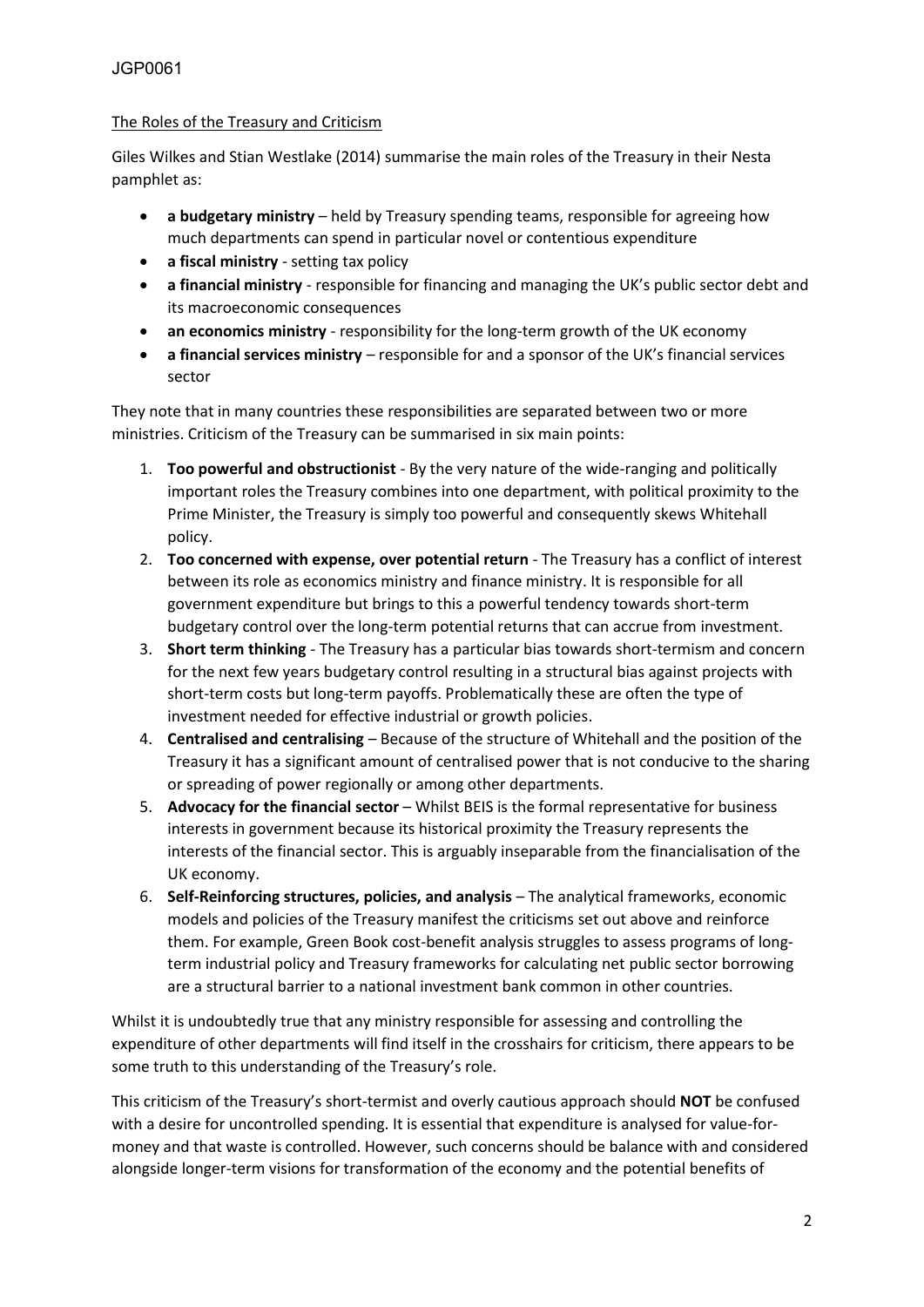investment beyond the political or fiscal cycle. This is not an argument against fiscal restraint, but rather an argument that fiscal constraint alone, unbalanced by an equal and opposite argument for the value of long-term investment, can be detrimental to economic policy.

Additionally, seeking to reduce "waste" in expenditure is not always the universal good it may at first appear to be. A government that wastes nothing, takes no risks. Public support for science, innovation, research, and development has led to the discovery and development of transformational technologies that enhance our economies and our lives. Yet this investment is inherently uncertain by its very nature. For every success you may encounter ten failures, yet the value of that one success may exceed the cost of the failures. One person's investment in risky-yettransformational innovation may be viewed by someone else as "waste".

# Case Study of the Department for Economic Affairs (1965-69)

The 20<sup>th</sup> century history of the Treasury features one significant attempt to curtail the political power of the department which is potentially instructive today.

# *History*

Harold Wilson won a narrow victory for Labour in the 1964 election and embarked on a domestic economic policy based around economic planning. The government's strategy involved developing a "National Plan" for the economy to promote growth and investment. Wilson and his cabinet were sceptical that the Treasury were sufficiently aligned with this policy programme and doubted that the fiscal ministry with such a focus on short term spending restraint was capable of setting longterm economic strategy. Advised by Patrick Blackett (Professor of Physics and Nobel prize winner) and economist Thomas Balogh, Wilson set up the Department of Economic Affairs (DEA) in 1964 which would draw up and deliver the National Plan. George Brown MP was installed as the department's first Secretary of State as well as Deputy Prime Minister.

The intention of the new ministry was explicitly to divide the functions of the Treasury to reduce its power. Wilson was explicit in his belief that there should be "creative tension" between the DEA and the Treasury – one setting the direction of long-term planning of the economy and the other scrutinising the expenditure and short-term fiscal constraints. The National Plan for the economy was published in September 1965. To quote Christopher Clifford, the idea was of two ministries: *"the tactical, day-to-day Treasury managing the currency and the short-term fluctuations of the markets, and agreeing the appropriate fiscal and monetary responses; while the DEA took the strategic view, coming up with a brand-new National Plan to help Britain plan its economic priorities for the years ahead."*

# *Structure*

Inspired by the wartime Ministry of Production, the DEA's internal structure was organised along functional lines. This is now the norm for Whitehall departments but was unusual at the time. When set up the DEA had four divisions:

- Economic Planning (medium-long and very-long range forecasts of the economy)
- Industrial Policies (medium and long-term measures affecting industry and the promotion of efficiency and growth)
- Economic Co-ordination (co-ordination of inter-departmental work, application of prices and incomes policy)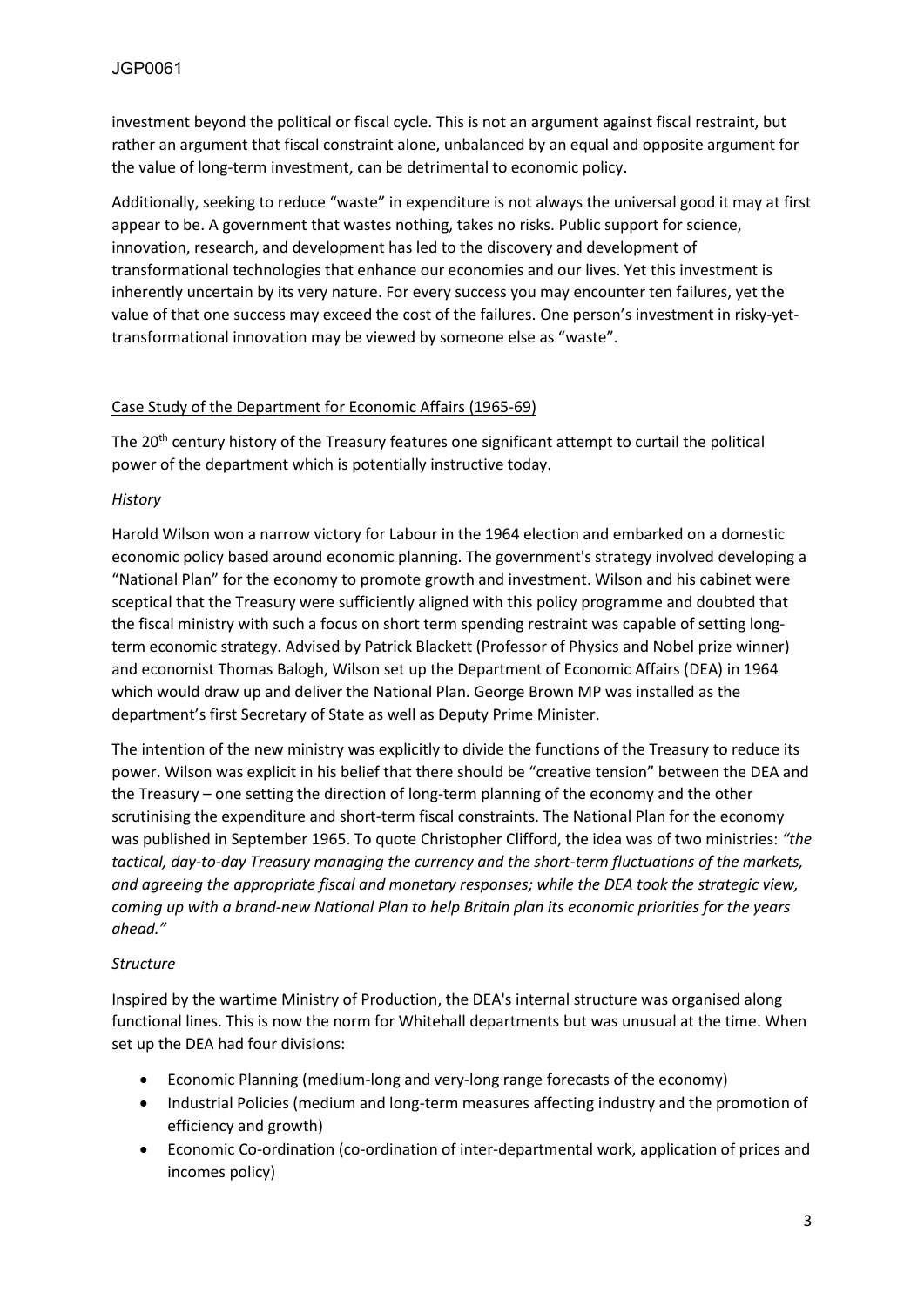• Regional Policy (regional aspects of policies of industry, employment, land use and transport)

Ultimately, the Economic Planning and Economic Co-ordination divisions were merged, and prices and incomes responsibility moved from Economic Planning to the Industrial Policy division.

Within Whitehall the DEA functioned as a strong coordination centre between different ministries and departments with significant economic portfolios, as well as between government advisors and non-departmental bodies such as the National Economic Development Council (NEDC) (Figure 1). Ultimately decision-making sat with the Prime Minister and economic ministers of the cabinet, but with control of the National Plan and coordination capacity, the DEA was a powerful actor in economic policy. However, the DEA never had any control over fiscal (tax) policy, exchange rates, or – perhaps most importantly – budgetary matters, all of which remained in the Treasury. Of this arrangement between the Treasury and the DEA, Dell (1997) wrote:

"If neither department was superior to the other, how would decisions be made in those cases where the two departments had different priorities? A concordat dictating who should do what was painfully worked out between the Treasury and the DEA… Under the concordat, fiscal and monetary policy would remain with the Treasury. Planning, whatever that turned out to mean, would lie with the DEA together with prices and incomes policy… Lacking the direct responsibility for fiscal and monetary policy, the DEA would be watching the Treasury hawk-eyed because its own reputation and that of its Ministers would depend on the rate of growth. The DEA would want the Treasury's fiscal and monetary policies to validate, not obstruct, its growth policies."

#### **Figure 1** – Government Economic Machinery, late 1964



Source: reproduced from Middleton (2012)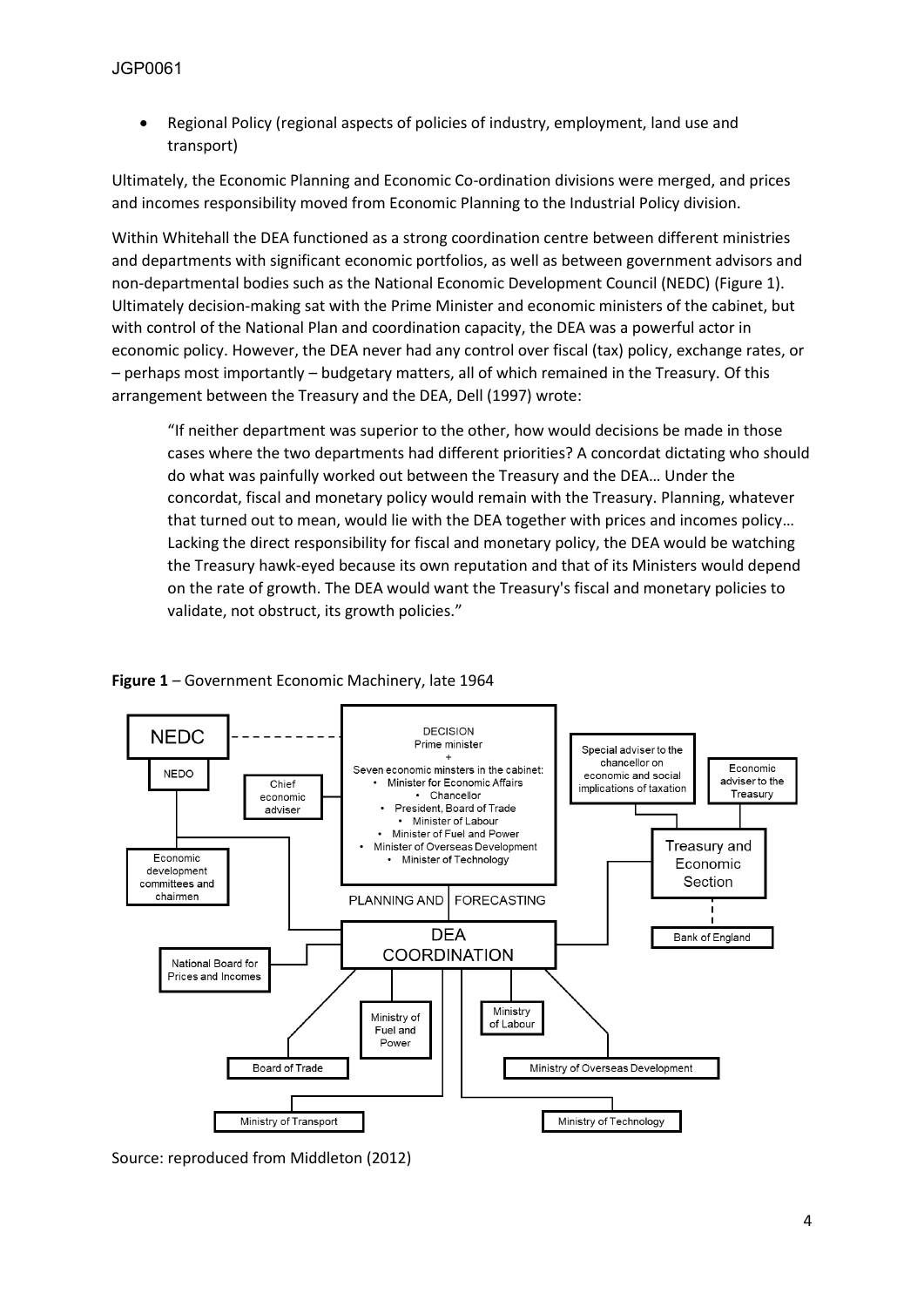# JGP0061

# *Downfall*

Commenting on the creative tension intended between the DEA and the Treasury, Christopher Clifford wrote "if the creativity was occasionally hard to spot, the tension was never in short supply". Labour won re-election in 1966 but Brown was shuffled out of the DEA to become Foreign Secretary in August of that year. Ultimately, the Treasury was viewed to have won the Whitehall powerstruggle and in 1969 the DEA was wound-up with its functions being merged back into the Treasury.

The most cited cause for the failure of the DEA was ultimately the failure of the Wilson government to deliver the National Plan (the *raison d'etre* of the DEA) against an unexpectedly poor economic landscape.

When Labour took power, the government were informed that instead of inheriting an expected £400M surplus in the UK's balance of trade, in fact the situation was an exceptionally large £800M *deficit*. Managing this took most of the government's economic "bandwidth" and derailed much of the optimism of economic planning that led to the creation of the DEA. To address the deficit, the Wilson government put in place deflationary policies (that worked against the supposed aim of the National Plan to target expansionist growth) to maintain Sterling's parity with other currencies. The National Plan initially targeted a 25% growth in GDP over the course of the parliament, or 3.8% annually. The actual annual growth rate between 64 and 70 was a more modest 2.2%. Ultimately, the government undertook devaluation of Sterling, but after a lengthy delay during which time, deflationary policies had ensured the failure of the National Plan.

George Brown was strongly personally identified with the National Plan and was at least personally responsible for its delivery. Brown was undoubtedly a skilled secretary of state and his enthusiasm for the National Plan long after its clear demise was likely part of its limited success. However, he was also a somewhat controversial character. Brown's Wikipedia entry has an entire section titled 'Personal Problems' and Private Eye magazine invented the now-common phrase 'tired and emotional' to describe him. Whilst some of the downfall of the DEA was due to economic events, some must also have been due to Brown's individual character and position within Wilson's Cabinet.

# Reflections and Current Significance

The UK economic environment and institutions of economic policy are markedly different today to in 1964. Following the end of fixed exchange rates and lifting of international capital controls that came with the end of the Bretton Woods era, the government (and Treasury) no longer has to make day-to-day decisions on deflation, currency devaluation, and the balance of trade. Looking at the structure of the DEA in 1964, much seems redundant to todays policy discussion; no one is proposing a return to centrally administered prices and incomes policy. Yet even if the DEA is not an inspiration functionally, as an attempt to break the power of the Treasury and as an institutional innovation in economic strategy it is instructive.

Key lessons that can be learnt from the rise and fall of the Department for Economic Affairs include:

- **Division of responsibilities** between the Treasury and a new counterpart are critically important but perfection is not possible and there will always be conflicts and coordination needed
- Strong leadership by a dynamic and **capable Secretary of State** is important, as is the **quality of civil servants** staffing any new ministry
- No institutional innovation can be a replacement for **Prime Ministerial decision-making**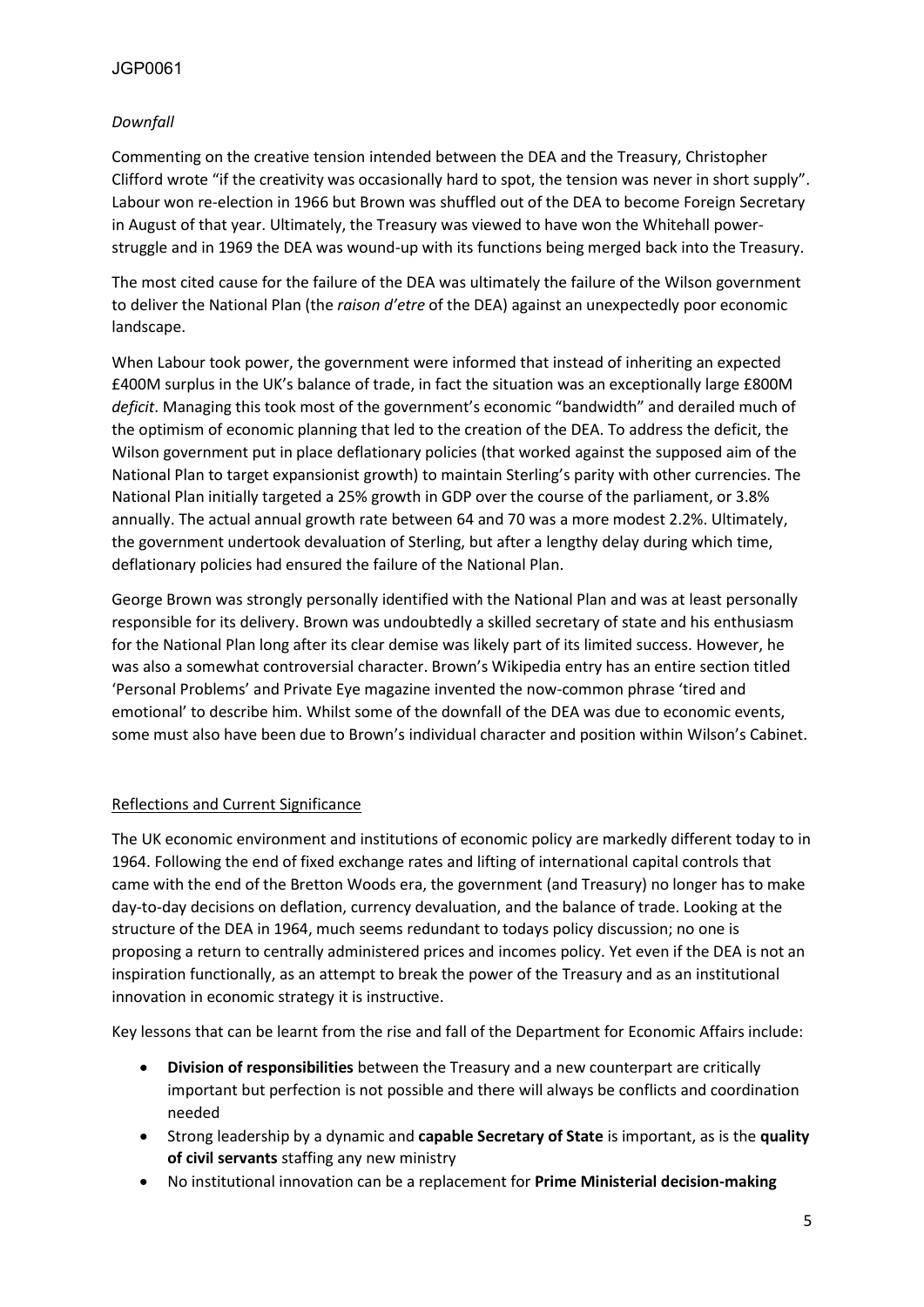- By definition a new ministry must have a **different remit and clear purpose** distinct from the Treasury
- An economic strategy ministry should be an **active coordinator and manager of stakeholders** from across the economy, including employers, trade unions, industry bodies, academics, etc.
- Some components of economic policy, such as **the budget**, are so significant that ownership by the Treasury or a new counterpart will create practical issues – these should either have shared ownership or ownership by a third institution, for example, the US Office of Management and Budget

George Brown argued that "Some government, someday, will re-create a department on the lines of the DEA and limit the out-dated authority of the Treasury. When that happens - and it is bound to happen - the thinking that went into the DEA will be acclaimed." It was reported prior to the 1997 General Election that the Shadow Chancellor, Gordon Brown, was considering reform of the treasury. Somewhat ironically given the relationship between the Prime Minister and the Chancellor during the Blair-Brown years, Brown was cited as dismissing the creation of a new separate ministry on the basis that "the lesson of the DEA is that splitting responsibility between departments is a recipe for turf wars and policy confusion".

Many of the challenges Harold Wilson, George Brown and Gordon Brown identified still exist today. These have been highlighted all the more since the scrapping of the Industrial Strategy (held by BEIS) in March 2021 and the shifting of responsibility for the 'Plan for Growth' to the Treasury. Given the structural constraints and critiques set out earlier in this piece, there are valid concerns for industrial policy or long-term economic strategy if it is to be stewarded by the Treasury.

The urgent need to shift our economy towards sustainability and decarbonisation to achieve "net zero" and avoid catastrophic climate change presents a unique context with particular relevance to the constraints of the Treasury. Climate change is a long-term, distributed problem that requires the consideration of non-financial costs (i.e. damage to natural environments). It will also require sustained and well-directed public investment. This is particularly problematic for the Treasury given its short-term centralising instincts and its reliance on economic orthodoxy that doesn't account for environmental externalities. Various authors have made specific critiques of the need for the Treasury to adapt to solve climate change (Craig 2016, Green Alliance 2014).

In Will Hutton's book *The State We're In* he reflected on the out-sized power of the Treasury and described it as "the embodiment of the book-keeping night-watchman view of the state". Hutton wrote that "reform of the Treasury is one pivot on which national renewal hangs" and advocated breaking up the ministry into its constituent parts, as did Giles Wilkes and Stian Westlake. Wilkes and Westlake cite the economist John Kay ascribing the "demise of major British industrial firms like ICI and GEC to this penny-wise, pound-foolish mentality" of the Treasury.

Arguably the creation of the Department for Business, Energy, and Industrial Strategy (BEIS) by Theresa May in 2016 and the publication of the industrial strategy white paper by then Secretary of State Greg Clark MP were attempts to create a strategic rival within Whitehall to the Treasury. If that was the case the success of the Industrial Strategy was short lived and the Treasury was very much the victor in the Whitehall power struggle, much like the rise and fall of the National Plan in 1964. The independent Industrial Strategy Council, an attempt akin to the NEDC to bring together external stakeholders in industrial policy for assessment of policies, was disbanded at the same time as the scrapping of the Industrial Strategy itself in March 2021.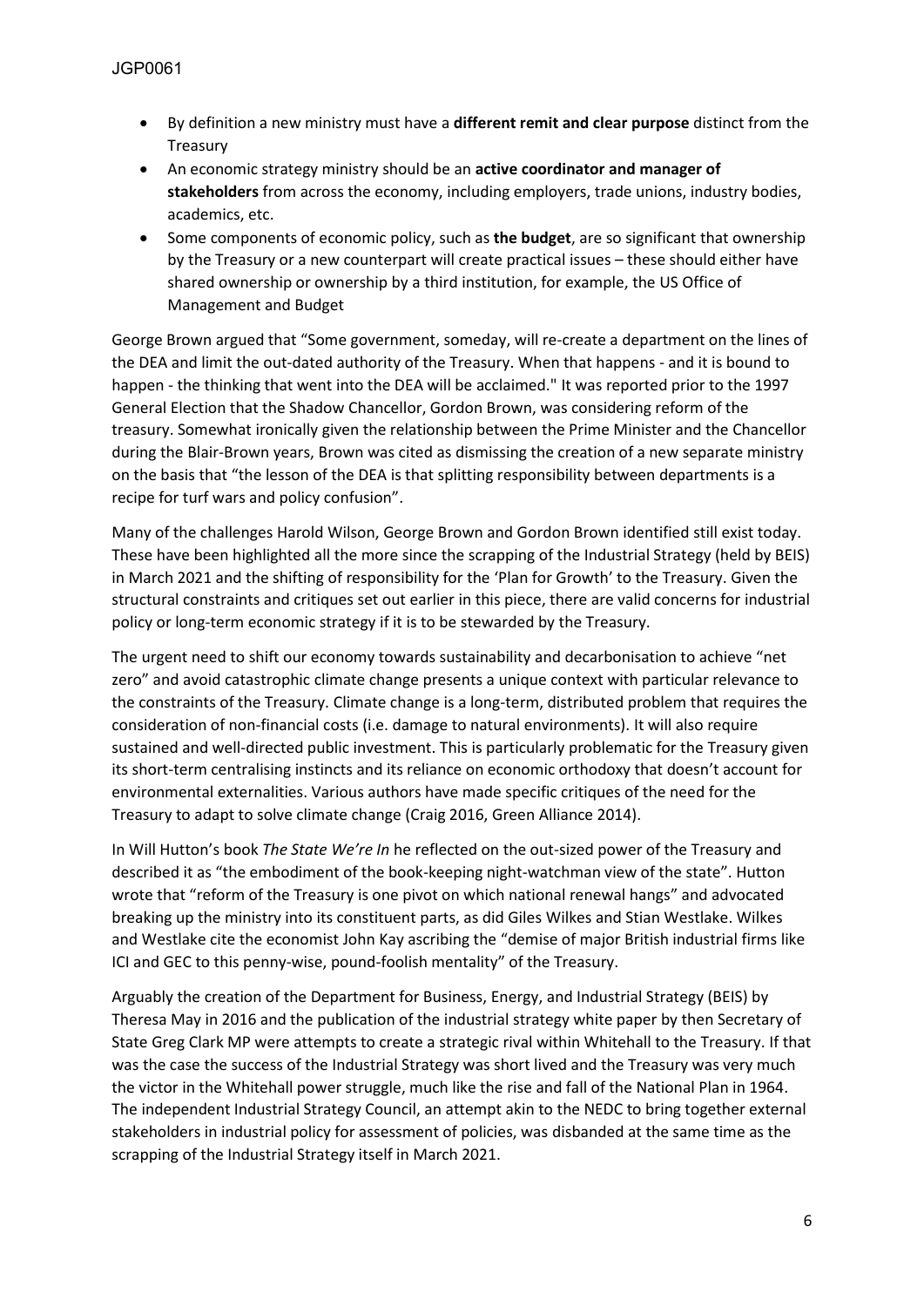If the Industrial Strategy was the primary economic development program of the May government the analogue under the Johnson government is "Levelling Up", intended to address regional economic inequality across the UK, and achieving Net Zero. If BEIS was the guardian of the Industrial Strategy with responsibility for economic strategy, the Whitehall dynamics are now more complicated. The Treasury is ostensibly responsible for the Plan for Growth (the little-mentioned successor to the Industrial Strategy), BEIS holds responsibility for Net Zero, and the newly created Department for Levelling Up, Housing and Communities is responsible for the as yet undefined 'Levelling Up' policy. Against such a confused Whitehall backdrop, its likely that the same characteristics of the Treasury – short-termism, penny-pinching, centralising – will continue to dominate UK economic policy.

# International Examples

Other developed economies tend to divide finance and economic departmental portfolios into separate ministries. Whilst this does not aim to be comprehensive, and differences between ministerial briefs vary in all these cases, the UK Treasury remains unusual in its combined financial and economic roles.

| Country    | <b>Finance Ministry</b>            | <b>Economic Ministry</b>             |
|------------|------------------------------------|--------------------------------------|
| Germany    | <b>Federal Ministry of Finance</b> | <b>Federal Ministry for Economic</b> |
|            | (Bundesministerium der             | <b>Affairs and Energy</b>            |
|            | Finanzen)                          | (Bundesministerium für               |
|            |                                    | Wirtschaft und Energie)              |
| <b>USA</b> | US Department of the               | <b>US Department of Commerce</b>     |
|            | <b>Treasury</b>                    |                                      |
|            |                                    |                                      |
|            | NB responsibility for the          |                                      |
|            | budget sits with the Office of     |                                      |
|            | Management and Budget              |                                      |
| Canada     | <b>Department of Finance</b>       | Department of Industry               |
|            |                                    | (colloquially Innovation,            |
|            |                                    | Science and Economic                 |
|            |                                    | Development Canada)                  |
| Japan      | <b>Ministry of Finance</b>         | Ministry of Economy, Trade,          |
|            |                                    | and Industry (METI, formerly         |
|            |                                    | MITI)                                |

# Further Reading and Sources

Clifford C (1997) *The rise and fall of the department of economic affairs 1964–69: British government and indicative planning*, Contemporary British History, 11:2, 94-116, DOI:10.1080/13619469708581438

Craig M (2016) *'Treasury Control' and the British Environmental State*, SPERI Paper No. 34, University of Sheffield. [http://speri.dept.shef.ac.uk/wp-content/uploads/2018/11/SPERI-Paper-34-Treasury-](http://speri.dept.shef.ac.uk/wp-content/uploads/2018/11/SPERI-Paper-34-Treasury-Control-and-the-British-Environmental-State.pdf)[Control-and-the-British-Environmental-State.pdf](http://speri.dept.shef.ac.uk/wp-content/uploads/2018/11/SPERI-Paper-34-Treasury-Control-and-the-British-Environmental-State.pdf)

Dell E (1997) *The chancellors: a history of the chancellors of the Exchequer, 1945-90.* HarperCollins.